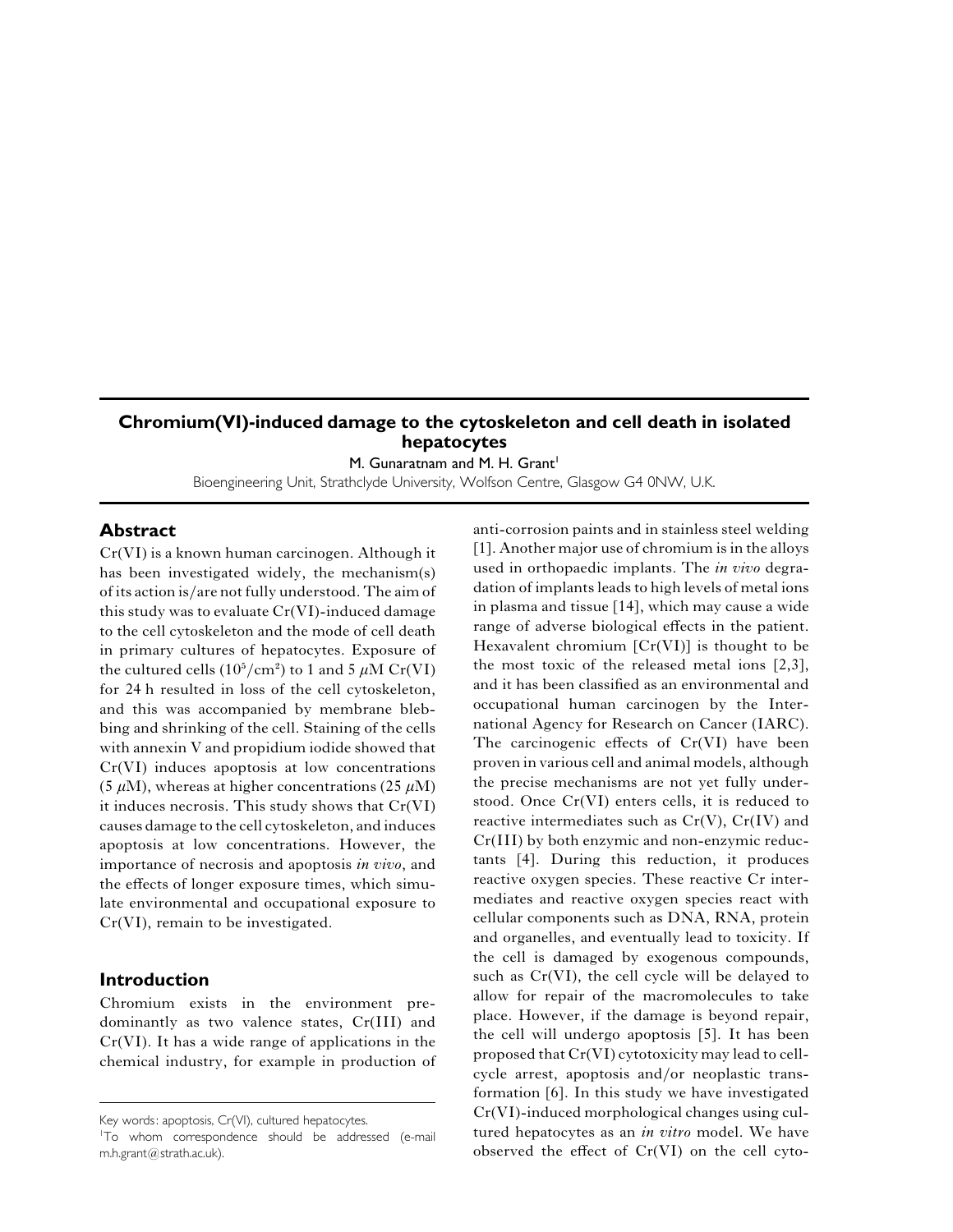skeleton, and on the mode of cell death induced by the metal.

## **Materials and methods Preparation of rat hepatocytes**

Hepatocytes were isolated from male Sprague– Dawley rats  $(180-220 \text{ g})$  by perfusion of the liver with collagenase [7]. The viability of the cell suspension was determined by Trypan Blue exclusion (typically above  $80\%$ ). Cells were cultured  $(5 \times 10^5 \text{ cells}/\text{chamber})$  on collagen-coated (collagen type I at  $0.03 \text{ mg/cm}^2$ ) sterile chamber slides  $(4.2 \text{ cm}^2)$ . Cells were incubated in Chee's medium supplemented with  $5\%$  fetal calf serum for 4 h in 5%  $\text{CO}_2/\text{air}$  before exposure to Cr(VI).

## **Cr(VI) exposure and detection of cytoskeletal damage**

For the detection of cytoskeletal damage, FITClabelled phalloidin (Sigma) was used to stain the F-actin [8]. After 4 h in primary culture, the cells were exposed to 0, 1 and  $5 \mu M$  Cr(VI) for 24 h. Cells were then washed twice with PBS, pH 7.4, and fixed with 1 ml of  $4\%$  formaldehyde in PBS for 20 min. Following fixation, cells were washed in PBS and incubated with  $100 \mu l$  of FITCphalloidin (diluted 1:500 in PBS) for 1 h in the dark at room temperature in a humid atmosphere. Cells were washed as described before, and examined under confocal laser scanning microscope at 488 nm, excitation wavelength using a  $\times$  40 oil immersion lens (numerical aperture  $=1.3$ ).

#### **Cr(VI) exposure and mode of cell death**

Detection of the mode of cell death was investigated using the FITC-Annexin V Apoptosis Kit (Sigma). Cells were set up as before in chamber slides, and after 4 h in primary culture they were exposed to 0, 5 and  $25 \mu M$  Cr(VI) for 24 h. Samples were washed as before. To each chamber 1 ml of binding buffer was added, followed by 5  $\mu$ l of annexin V-FITC conjugate and samples incubated for 9 min at room temperature in the dark. After this time  $10 \mu l$  of propidium iodide  $(0.8 \ \mu g/ml)$  was added and samples incubated for a further minute. Cells were washed twice with PBS, fixed with  $4\frac{9}{9}$  formaldehyde and viewed under confocal laser scanning microscope at excitation wavelengths of 488 and 514 nm.

## **Results**

#### **Cr(VI)-induced cytoskeletal damage**

Staining of hepatocytes with phalloidin revealed a highly integrated network of F-actin in control **Figure 1**

Control hepatocytes in primary culture (24 h), stained with phalloidin-FITC



**Figure 2**





cells (Figure 1). After 1  $\mu$ M Cr(VI) treatment, a number of cells had lost the entire F-actin network, and the periphery of the cell membrane appeared brighter and thicker than control cells (Figure 2). In addition, some cells had also developed small blebs on the cell membrane and shrunk in size. After 5  $\mu$ M Cr(VI) treatment these effects became more pronounced.

#### **Cr(VI)-induced mode of cell death**

The mode of cell death was investigated using annexin V-FITC. Annexin V is a binding protein